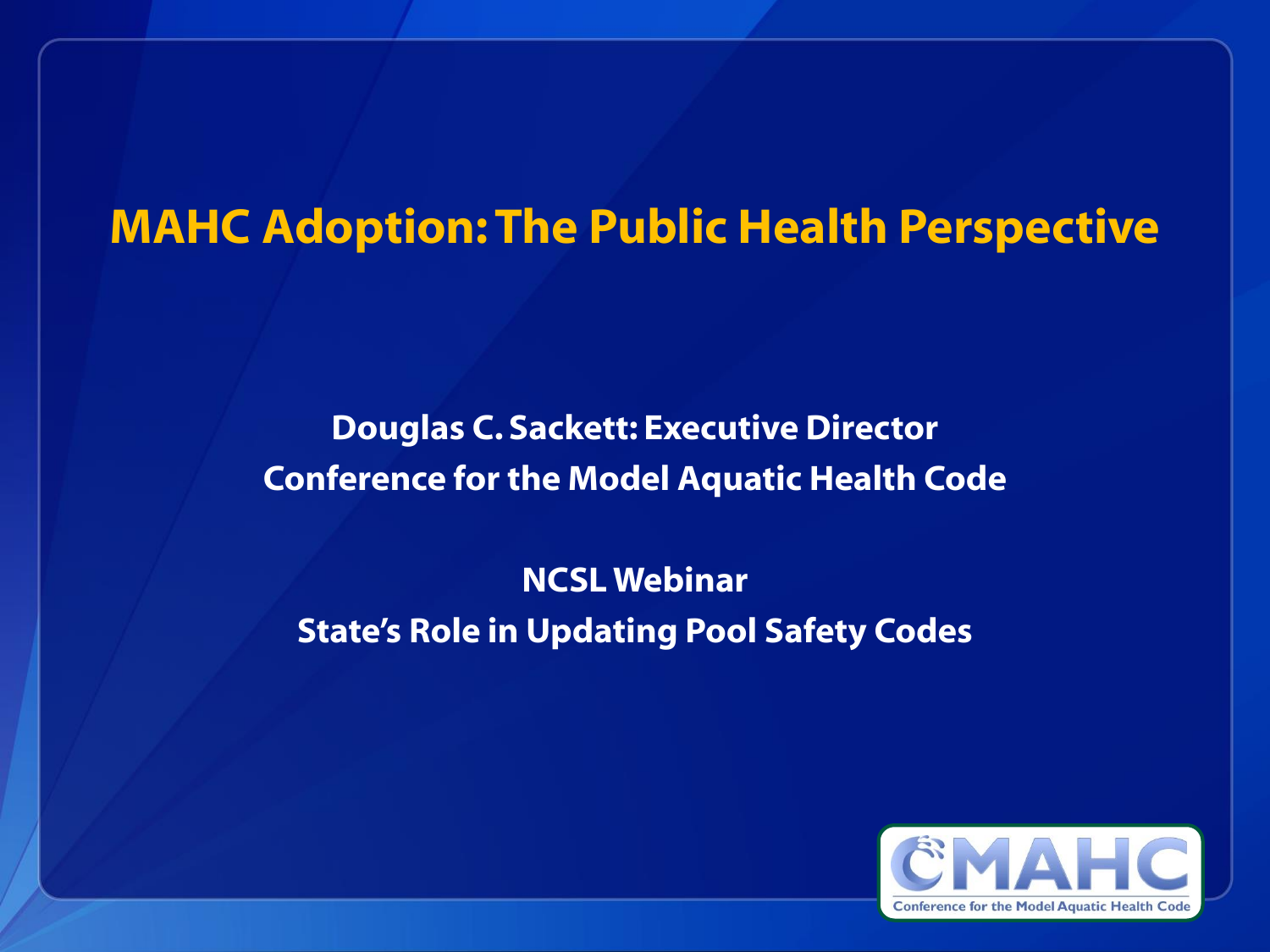### **Introduction**

#### **New York State Department of Health( 38 yrs): Retired**

**• Managed the development and update of the NYS swimming pool** regulations

**Director of the Model Aquatic Health Code (MAHC)**

 **Currently the Executive Director of the Conference for the Model Aquatic Health Code (CMAHC)**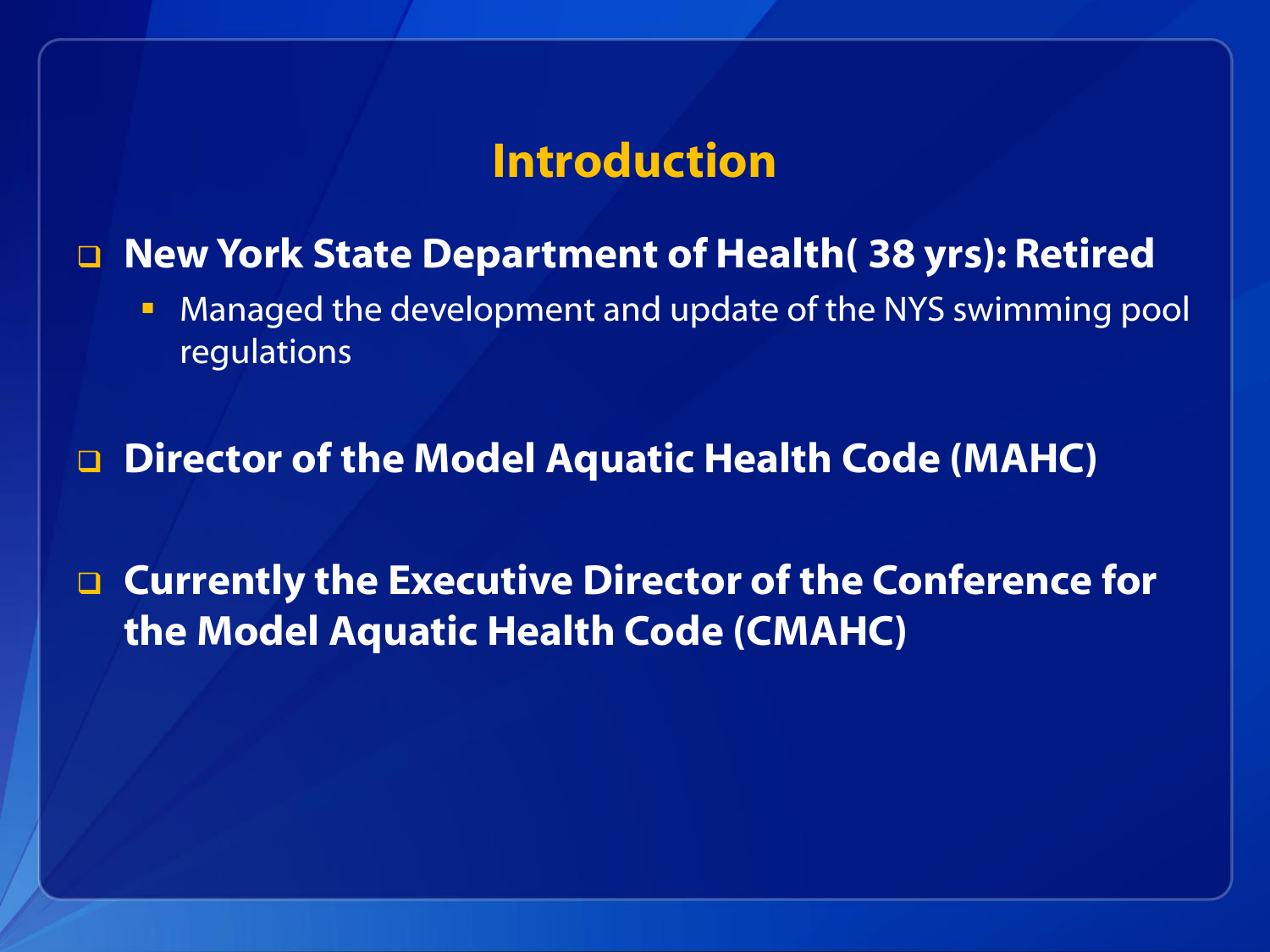## **Current Code Development Process**

 **Current swimming pool code development done at the "local" level**

- **Not all jurisdictions seek and incorporate input from regulated parties/industry**
- **Requires significant staff resources and time to research, prepare, and develop code language**
- **Local health department responsible for defending proposed changes from needs/benefits and cost impact standpoint**

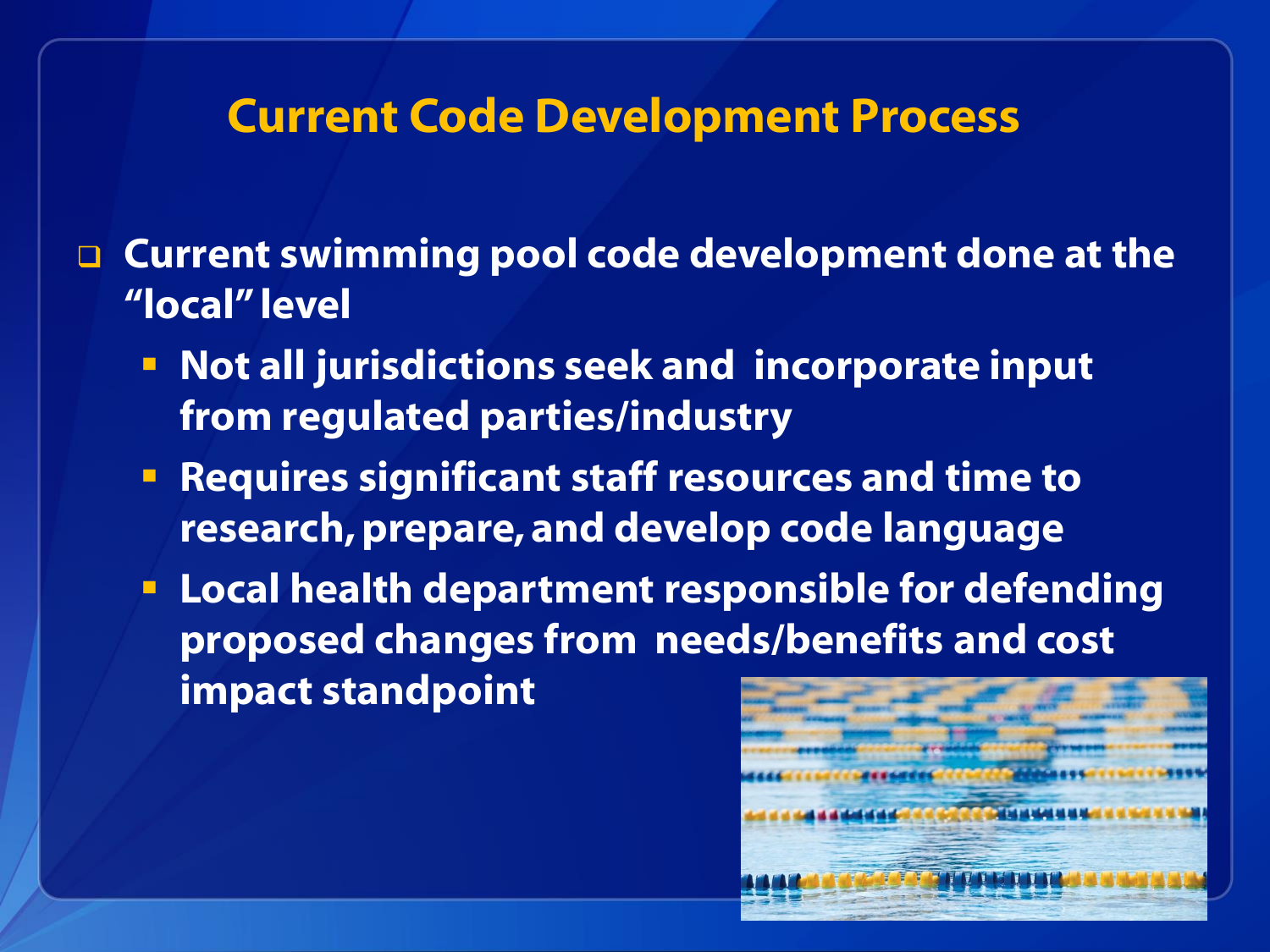**Code Development Process with the MAHC**

 **MAHC developed by expert consortia of national and international stakeholders** 

 **Substantial industry participation in the process Results in better acceptance by industry 71% of public comments accepted**

 **Annex is a valuable tool that provides the data and other supporting evidence for the code requirements**

 **Updated every two years through the Conference for the Model Aquatic Health Code (CMAHC)**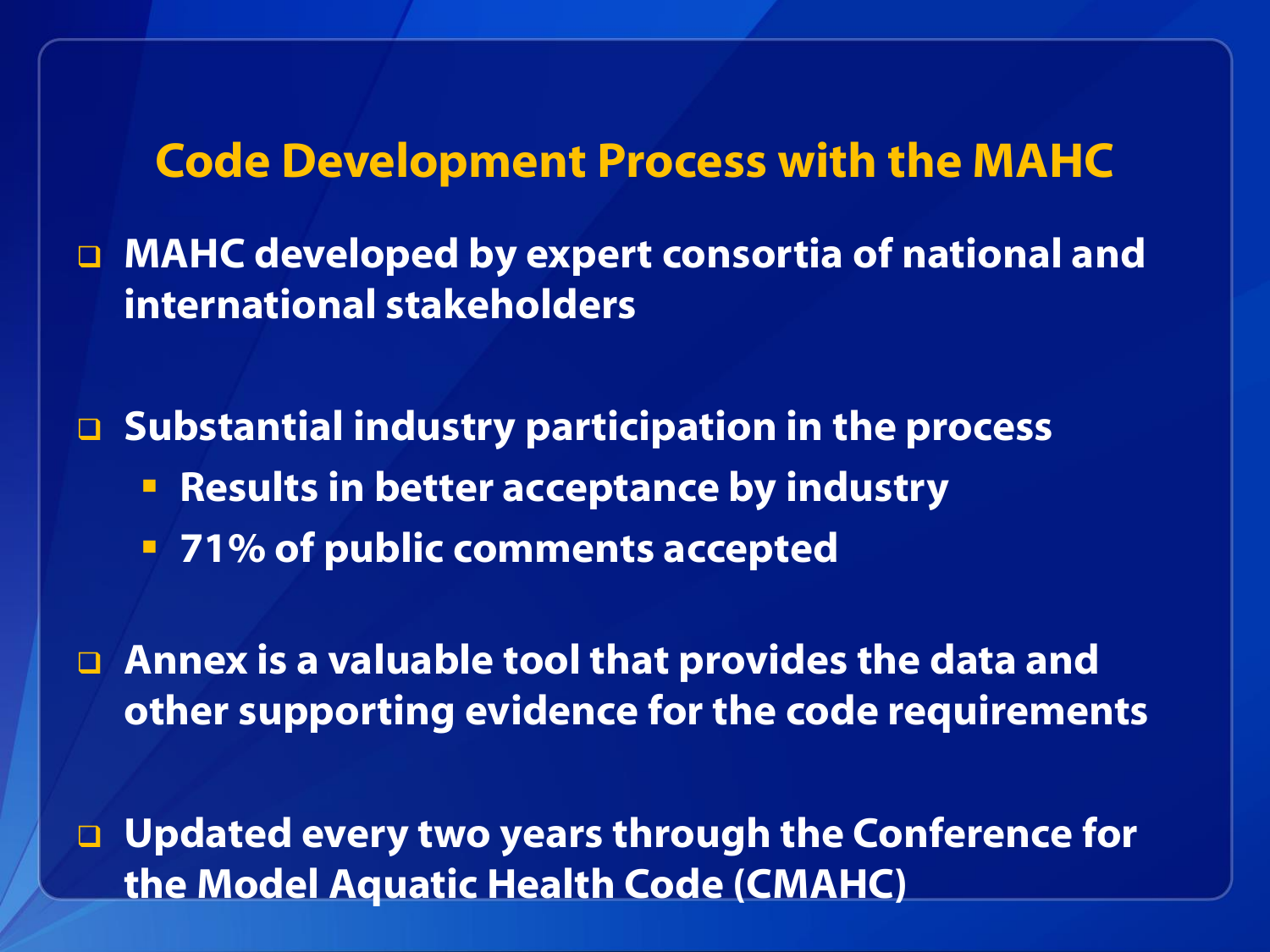## **A Successful MAHC Must Stay Up to Date**



 **A data-driven and best-practices guidance document like the MAHC must be "fed" data to stay "alive"** 

 **Data and documented lessons learned drives change Anecdotes may be good for marketing but don't drive substantive, sustainable change**

 **Aquatics (regulators and industry) must see the importance of data and strive to collect it**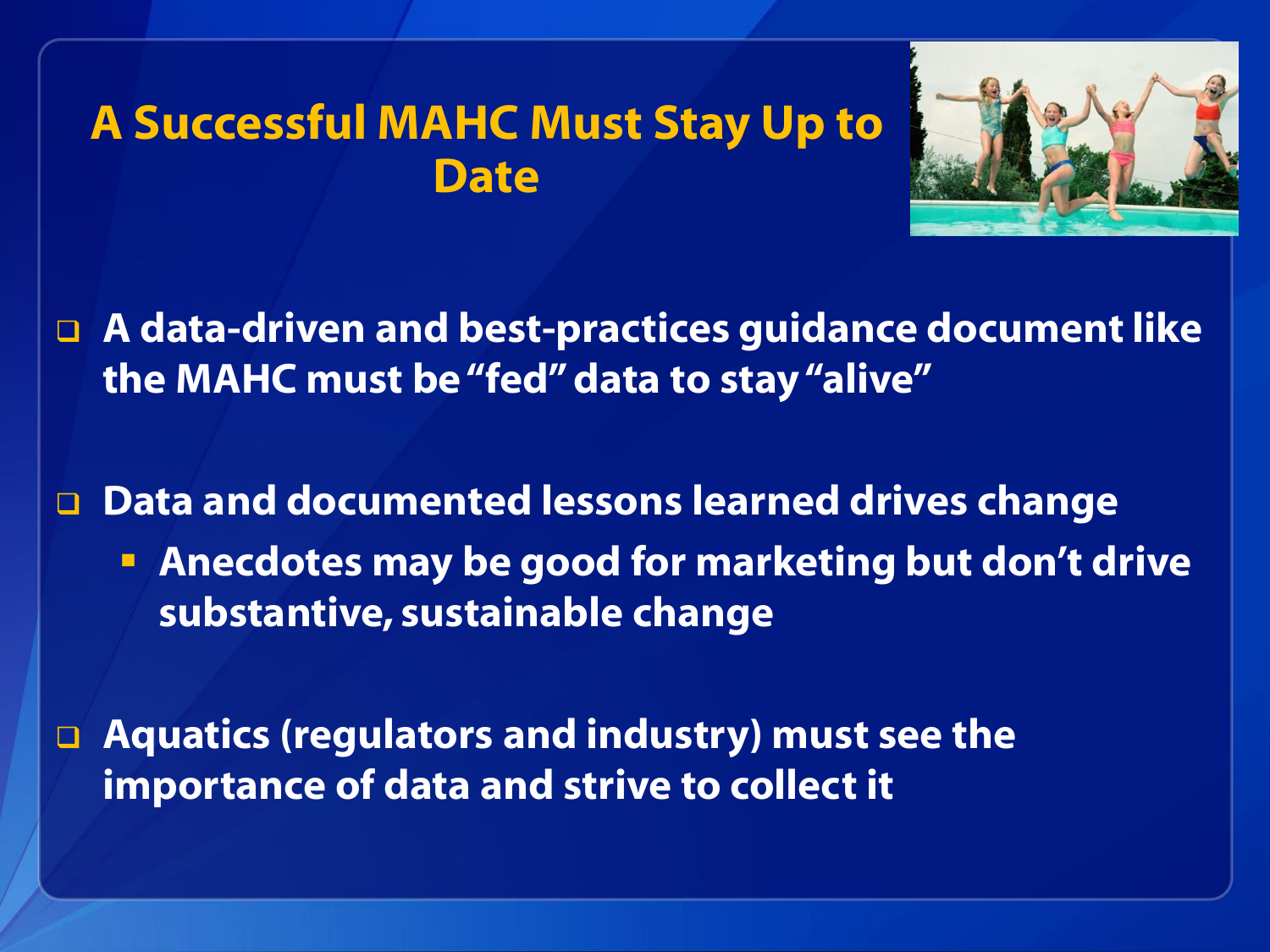# **How Will the MAHC Be Kept Up-To-Date?**

- **CDC owns, revises, and publicly posts the MAHC**
- **Need to renew and update**
- **G** Self-sustaining mechanism
- **Needs a conduit to gather input**
	- **Public health, aquatics, academia, general public**
- **Conduit needs to** 
	- **Gather national input, decide on scientific merit, and summarize changes needed for CDC to accept**
- **Model after Conference for Food Protection that oversees FDA Model Food Code**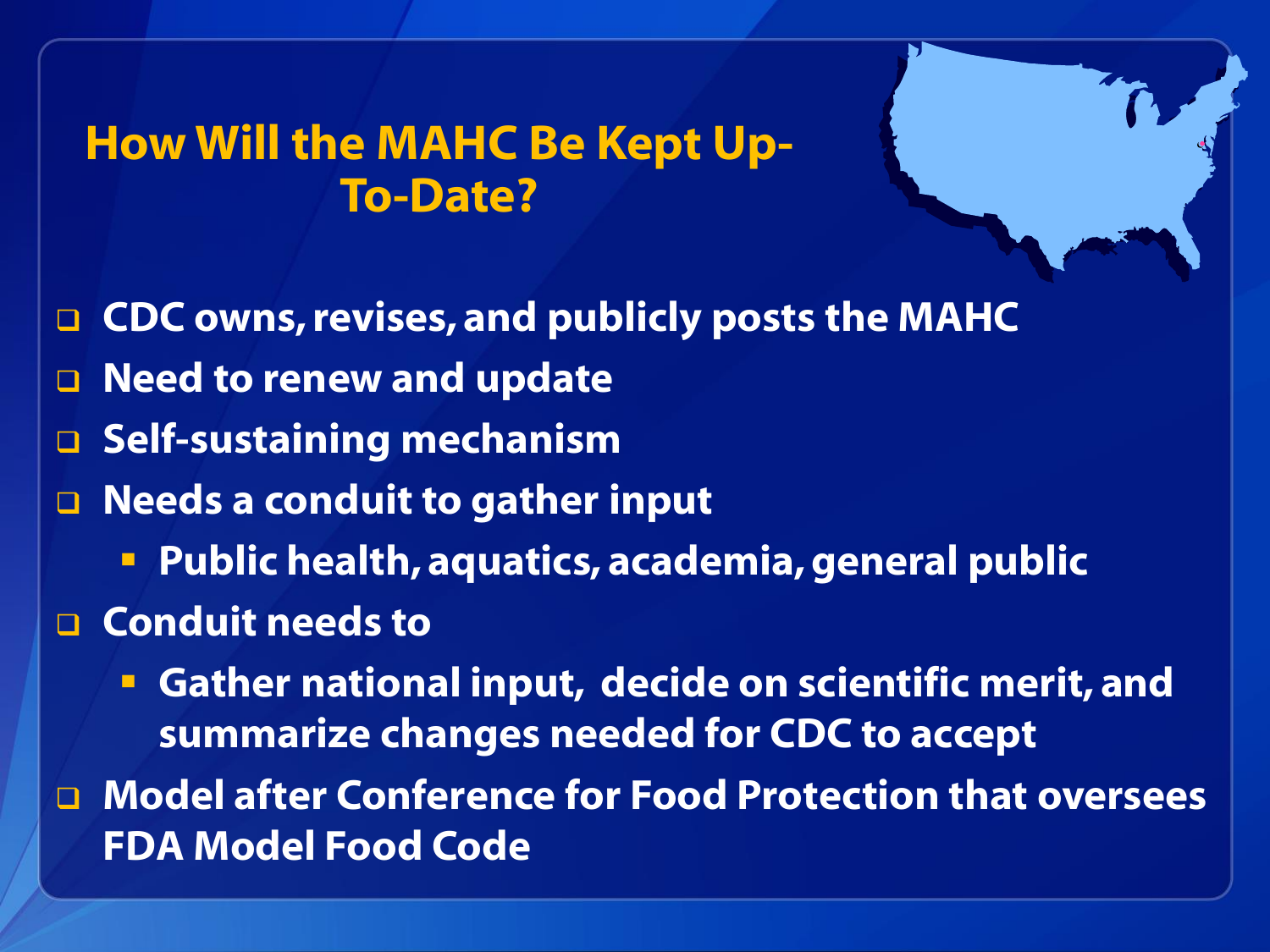# **Keeping the MAHC Up to Date**



## **Conference for the Model Aquatic Health Code (CMAHC): Non-profit formed in 2013**

#### **Vision**

 **Up-to-date, knowledge-based MAHC that supports healthy and safe aquatic experiences and is used by pool programs across the U.S.** 

#### **Mission**

- **Collects, assesses, and relays input on MAHC revisions back to CDC for final acceptance**
- **Provides advocacy and needed support to health departments and other partners on using the MAHC**
- **E** Solicits, coordinates, and prioritizes research needs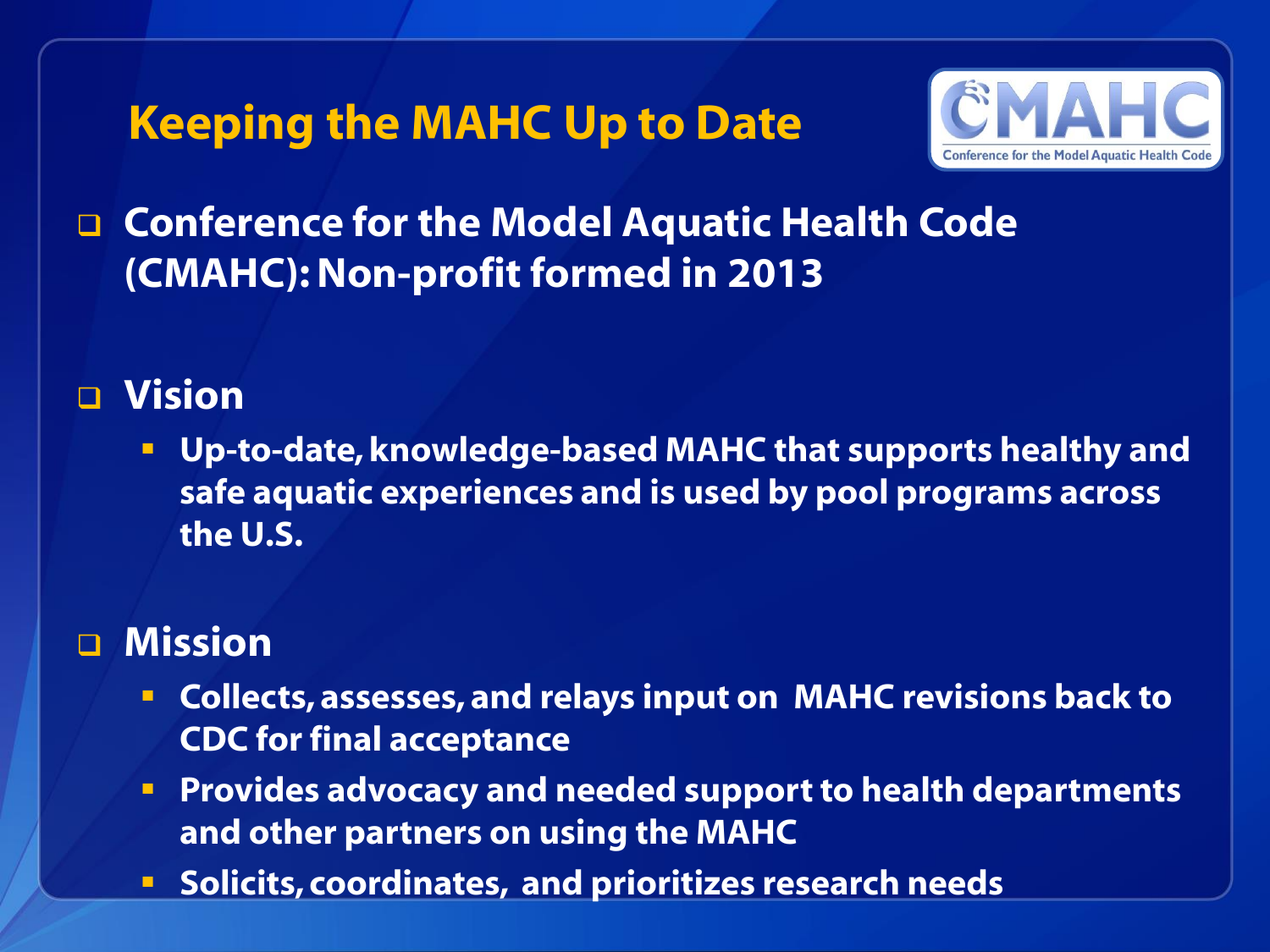## **CMAHC Long-Term Strategy**

- **Develop a sustainable model for renewing the MAHC**
- **Partner with CDC and other groups**
- **National clearinghouse for advising CDC on changes to MAHC**
- **National Conference held every 2 years**
- **National support center for MAHC use**
	- **Technical assistance, toolkits, research**
- **Coordinates development of MAHC research plan**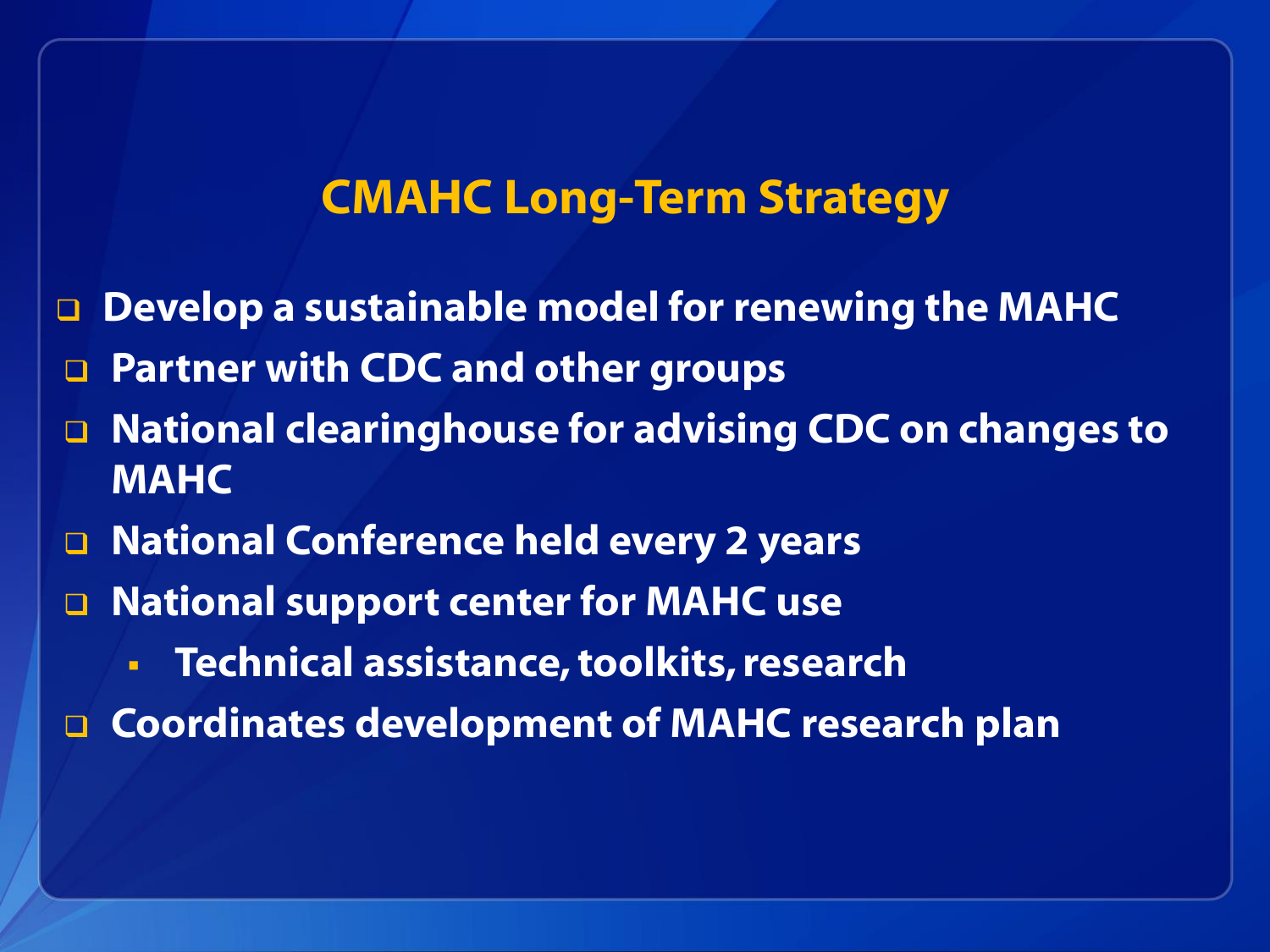# **Block the Time for CMAHC 2015 Now! 1 st CMAHC Biennial Conference**



#### **1 st CMAHC Biennial Conference, Scottsdale, AZ**

 **October 6-7, 2015 (before the World Aquatic Health Conference)**

**Scottsdale Plaza Resort** 

**7200 N. Scottsdale Road, Scottsdale, AZ 85253**

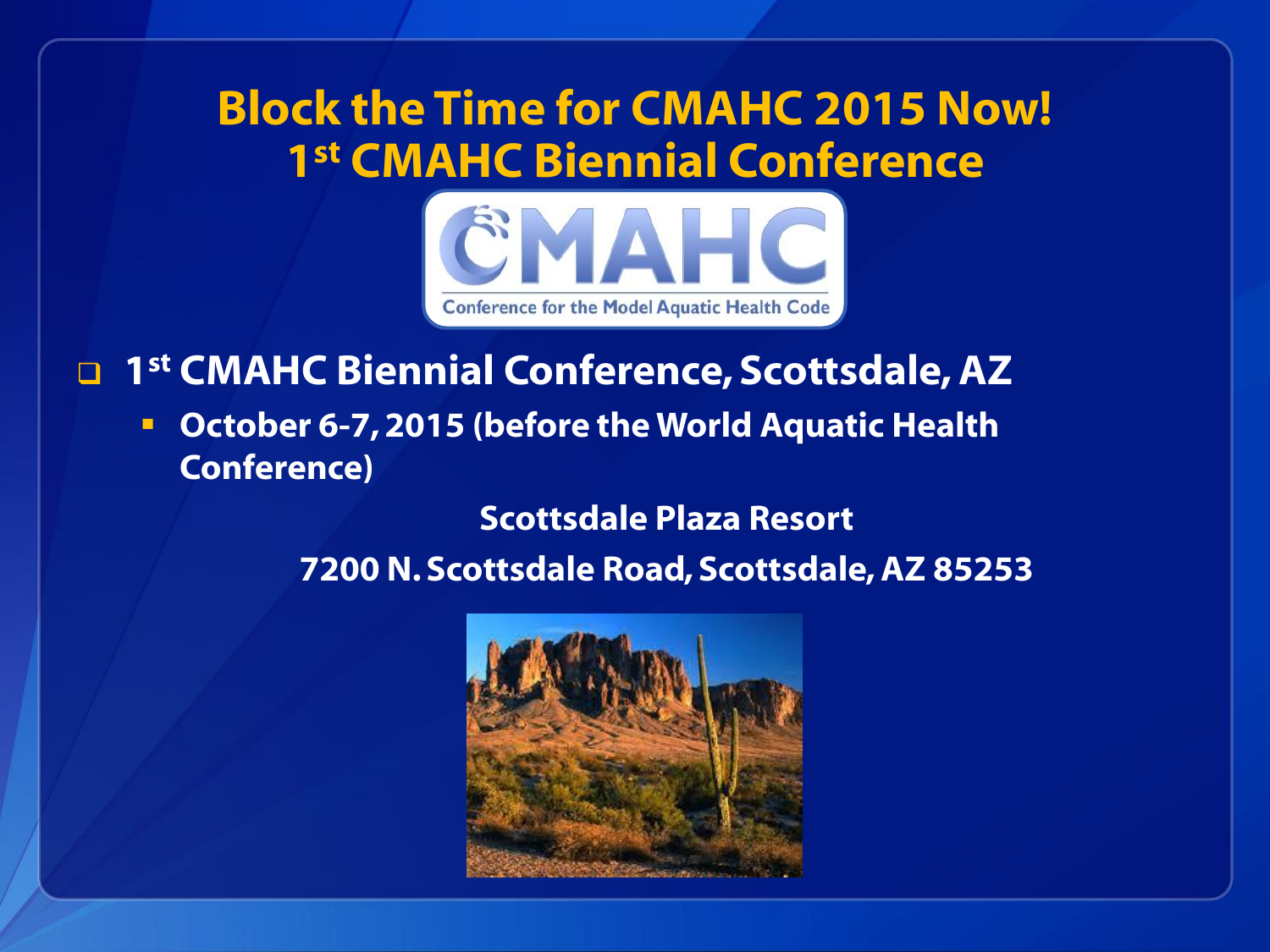# **State/Local Jurisdictional Control & Decision Making**

- **MAHC can be adopted in whole or in part**
- **MAHC can be modified to address local issues**
- **Annex provides support for code requirements when jurisdictions are working with local stakeholders**

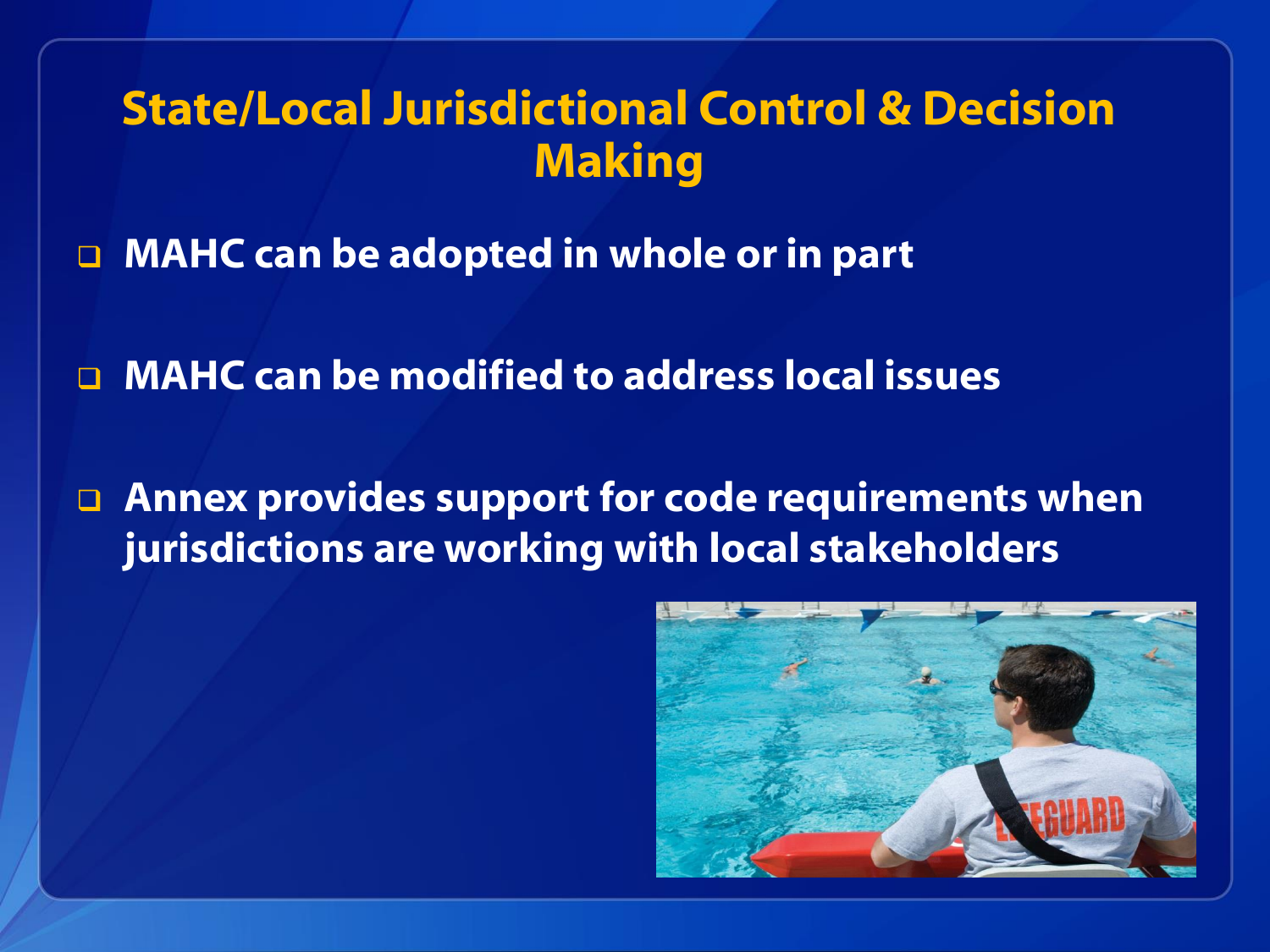### **Short-Term Benefits of Using the MAHC**

- **Reducing pool code violations and closures,**
- **Increasing use of a risk reduction approach to pool design and operation,**
- **Improving the effectiveness of pool inspection programs,**
- **Improving data collection through standardization,**
- **Expanding use of inspection data to improve decisionmaking, and**
- **Decreasing resources used for creating and regularly updating pool codes.**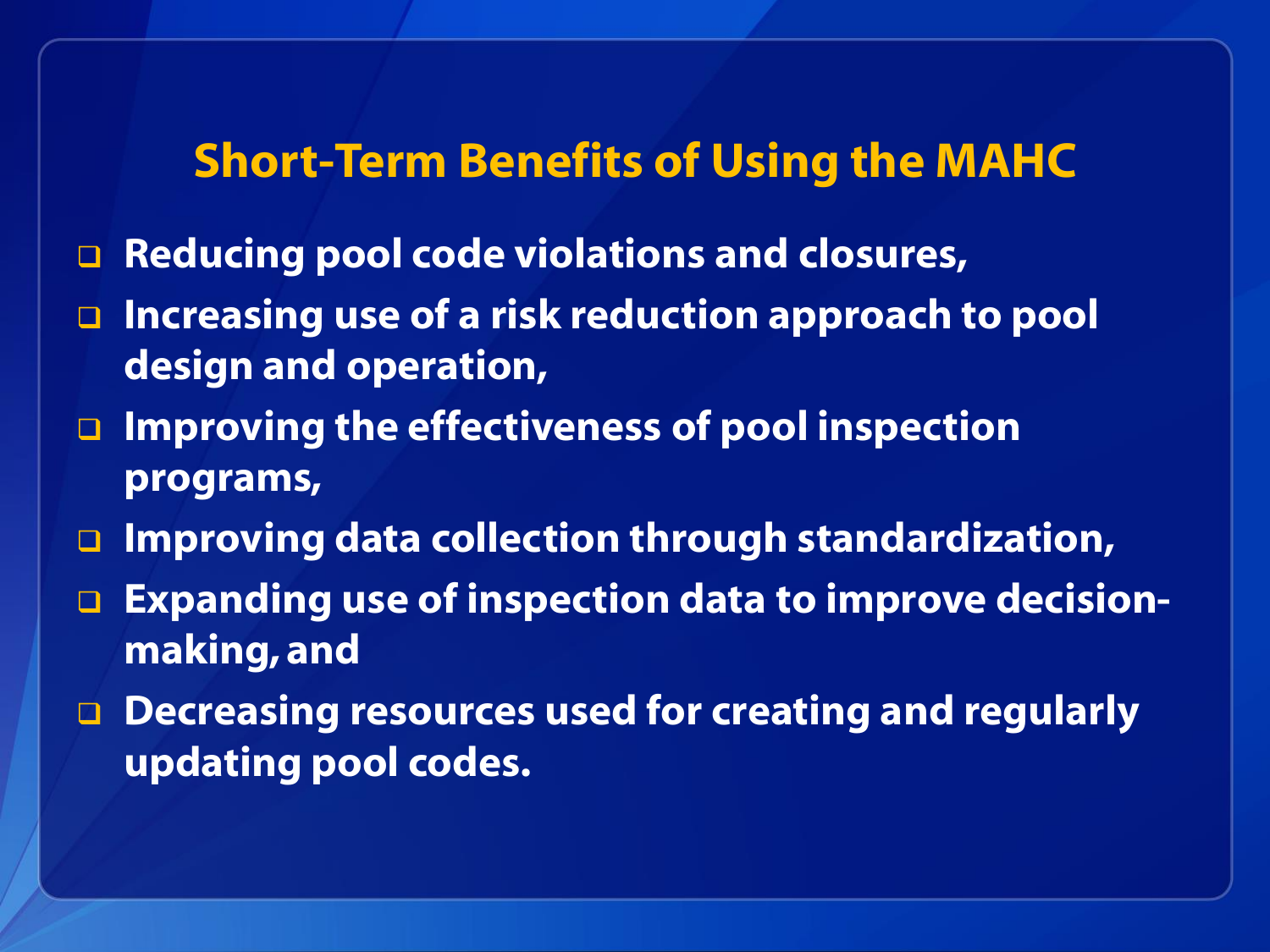# **Long-Term Outcomes of MAHC Use Should Include Reducing:**

**Outbreaks of waterborne illnesses,**

- **Drowning incidents,**
- **Injuries from pool chemicals and**
- **Swimming-related emergency room visits.**

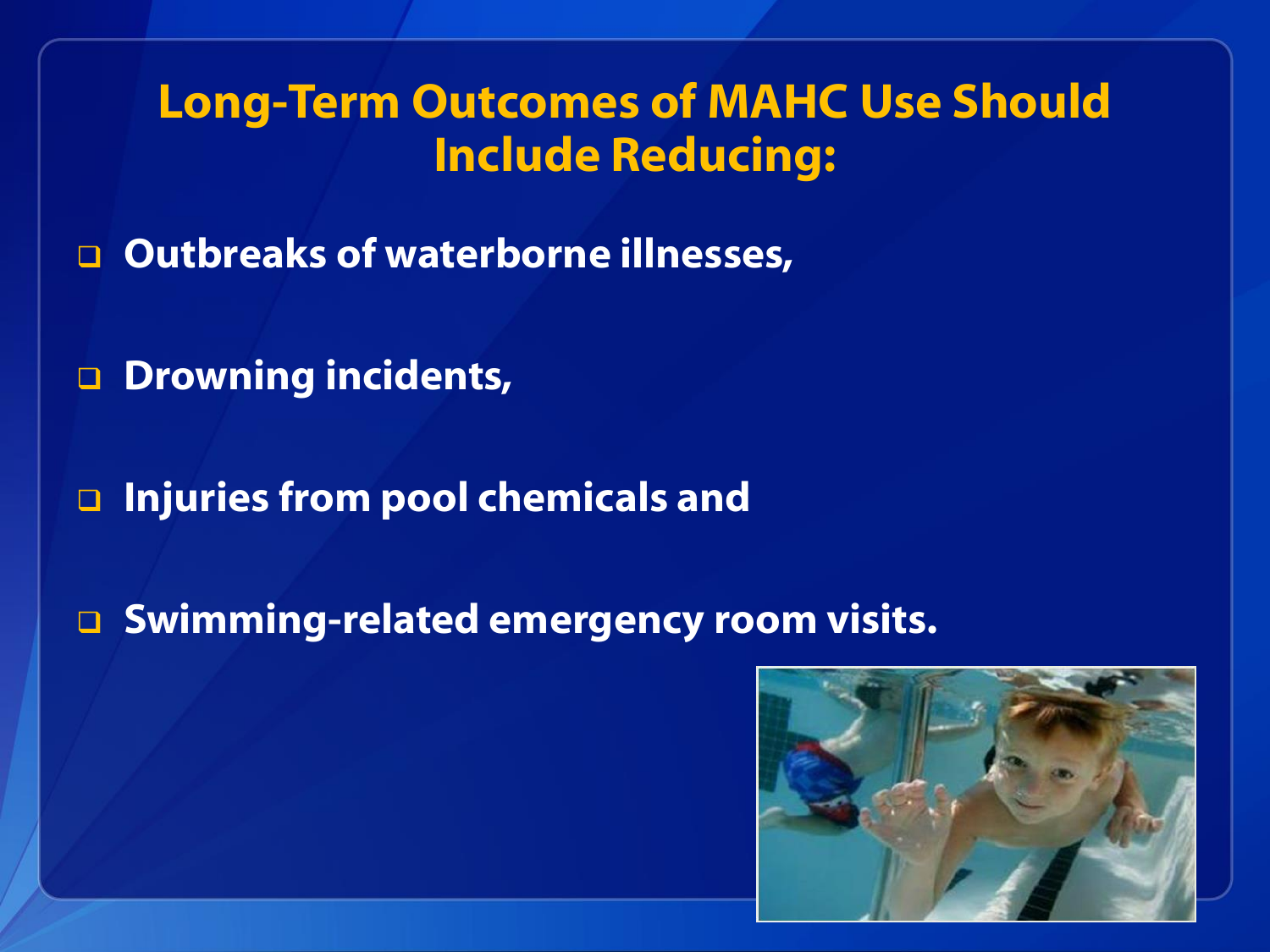**Conversations With State and Local Pool Programs\* Are there benefits of having a federal model code (MAHC)?** 

"The code is scientific/research based and is defensible"

**• "We have a lot of contractors that apply for building** pools out of state and a federal code will help ensure uniformity"

 "We will not have to reinvent the wheel each time we update our code"

**\*Quotes are anonymous to encourage open discussion**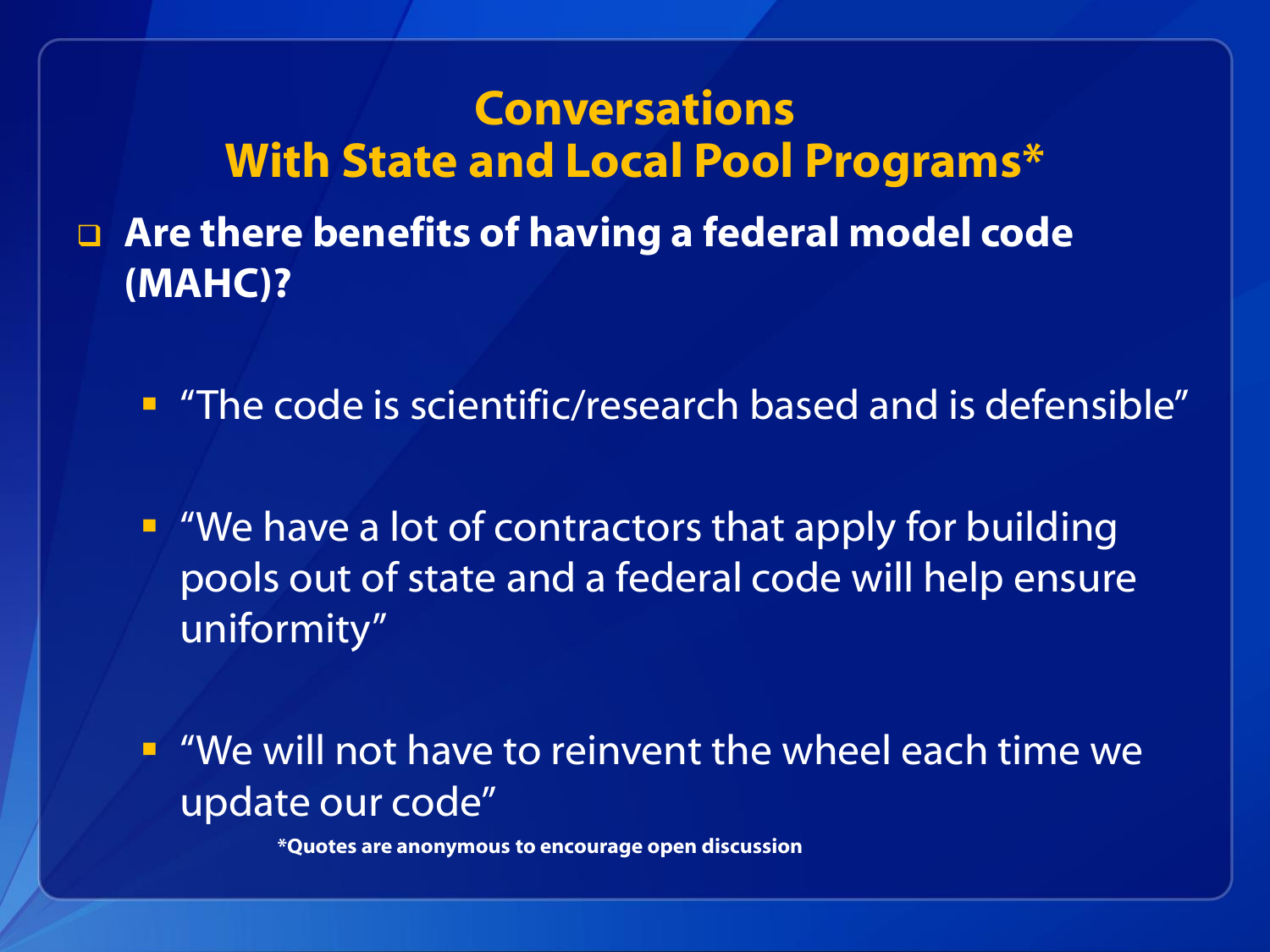## **Conversations With State and Local Pool Programs\***

 **Are there cost savings ( resources and/or financial) to your local code development/revision process by having a federal model code ?** 

- **•** "Over time it will likely save resources because we won't have to develop the code from scratch each time. But the MAHC is in such great detail that we will have to go through it first to identify if any local objections exist. Using the FDA Food Code was difficult the first few years, but now it saves significant time and resources".
- **EXT** "Annex will serve as the rationale that are not in codes now. Every time we do a rule or act revision we must reinvent the wheel. The wheel has been invented with the MAHC."

**\*Quotes are anonymous to encourage open discussion**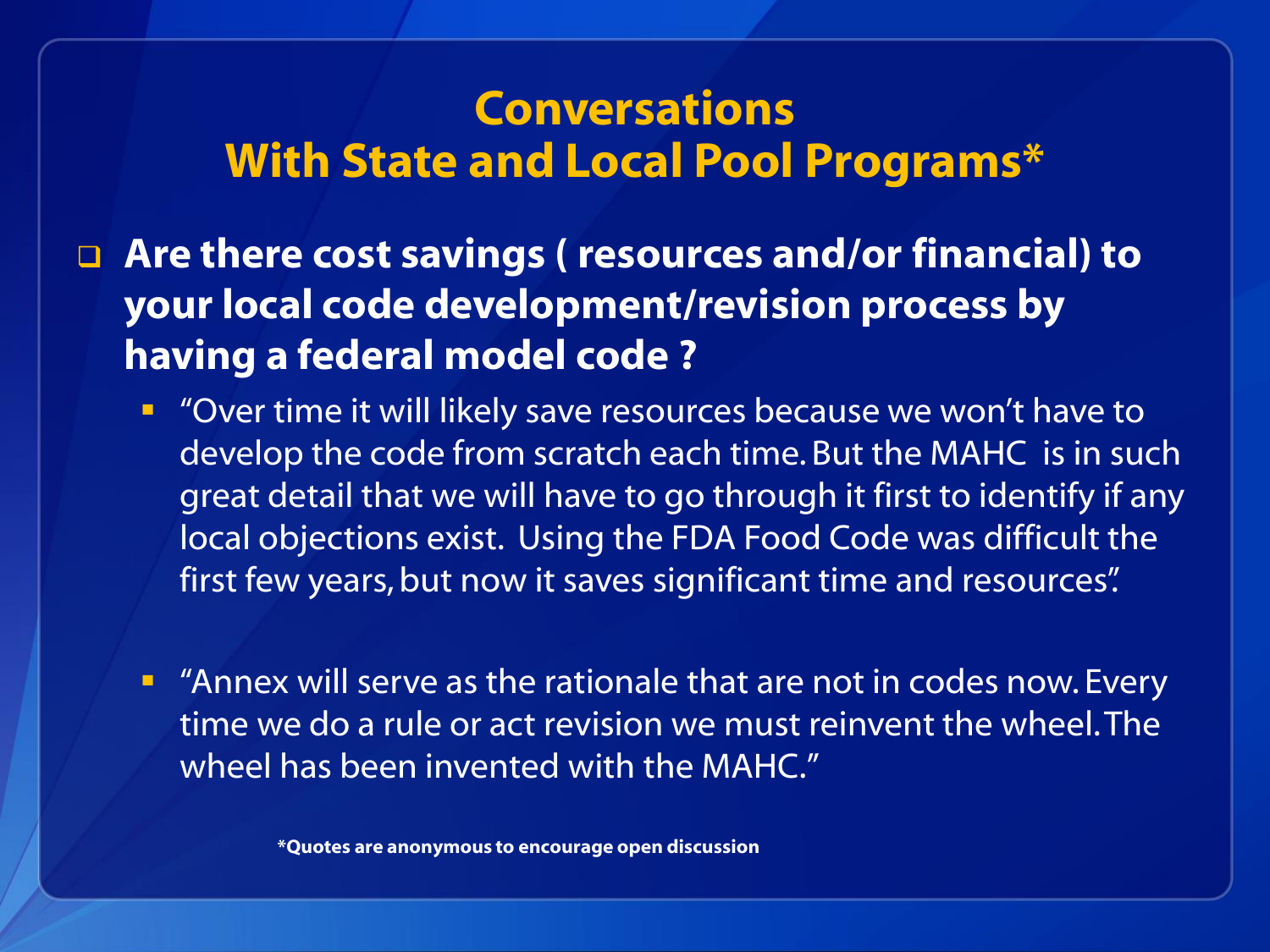# **Conversations With State and Local Pool Programs\***

 **Are there negatives of having a federal model code (MAHC)?** 

- **I** "If it's too restrictive and does not allow us to make local decisions. Because the MAHC is not mandated, this is not a concern".
- **F** "Federal code being a model code is the right direction. Its not VGB. A Federal law with no money is a major problem. Option to adopt all, part or none of the MAHC is huge. Industry standard of care will likely be the MAHC and will be used in court cases".

**\*Quotes are anonymous to encourage open discussion**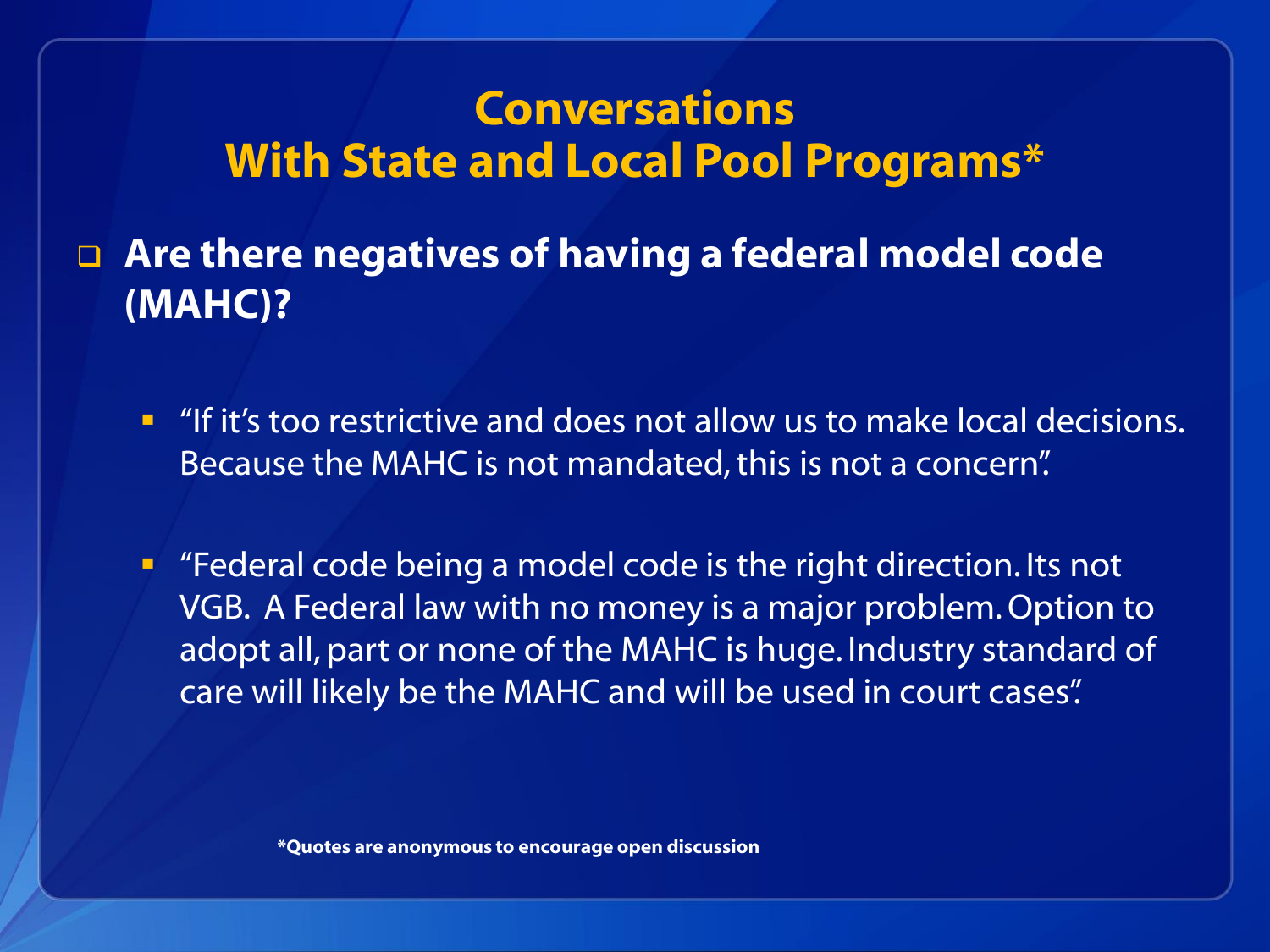## **The Future**

- **Encourage everyone to become members of the CMAHC to drive future revisions of the MAHC**
- **Encourage health departments to consider adopting the MAHC**
- □ Don't hesitate to contact the CMAHC if your jurisdiction **has questions about the MAHC or MAHC adoption**
- **By all stakeholders working together we can preserve and protect one of America's greatest pastimes**

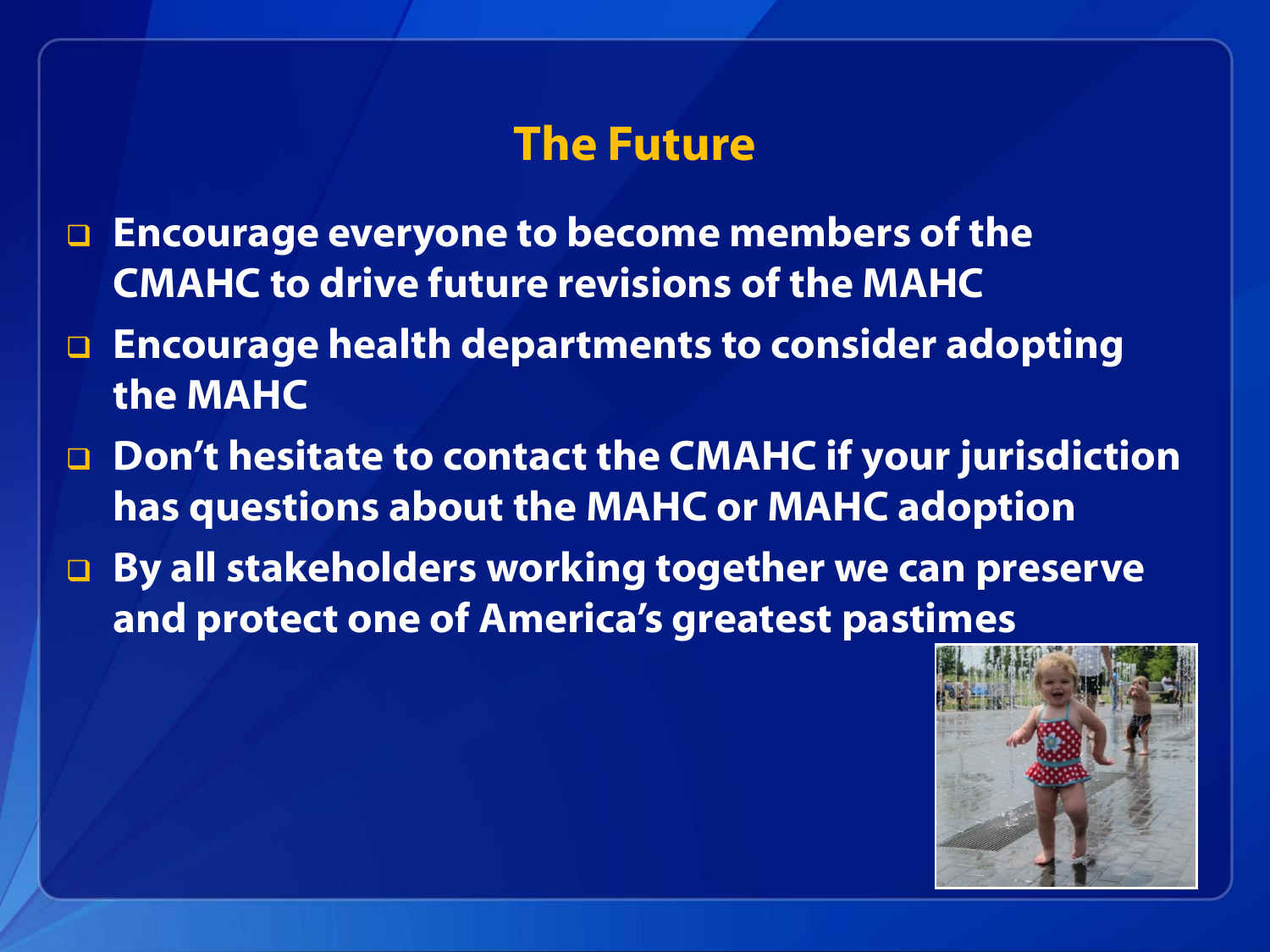**Contact Information**

**Douglas C. Sackett Executive Director**

### **Conference for the Model Aquatic Health Code**

**[DouglasSackett@cmahc.org](mailto:DouglasSackett@cmahc.org) Phone: (678)221-7218**